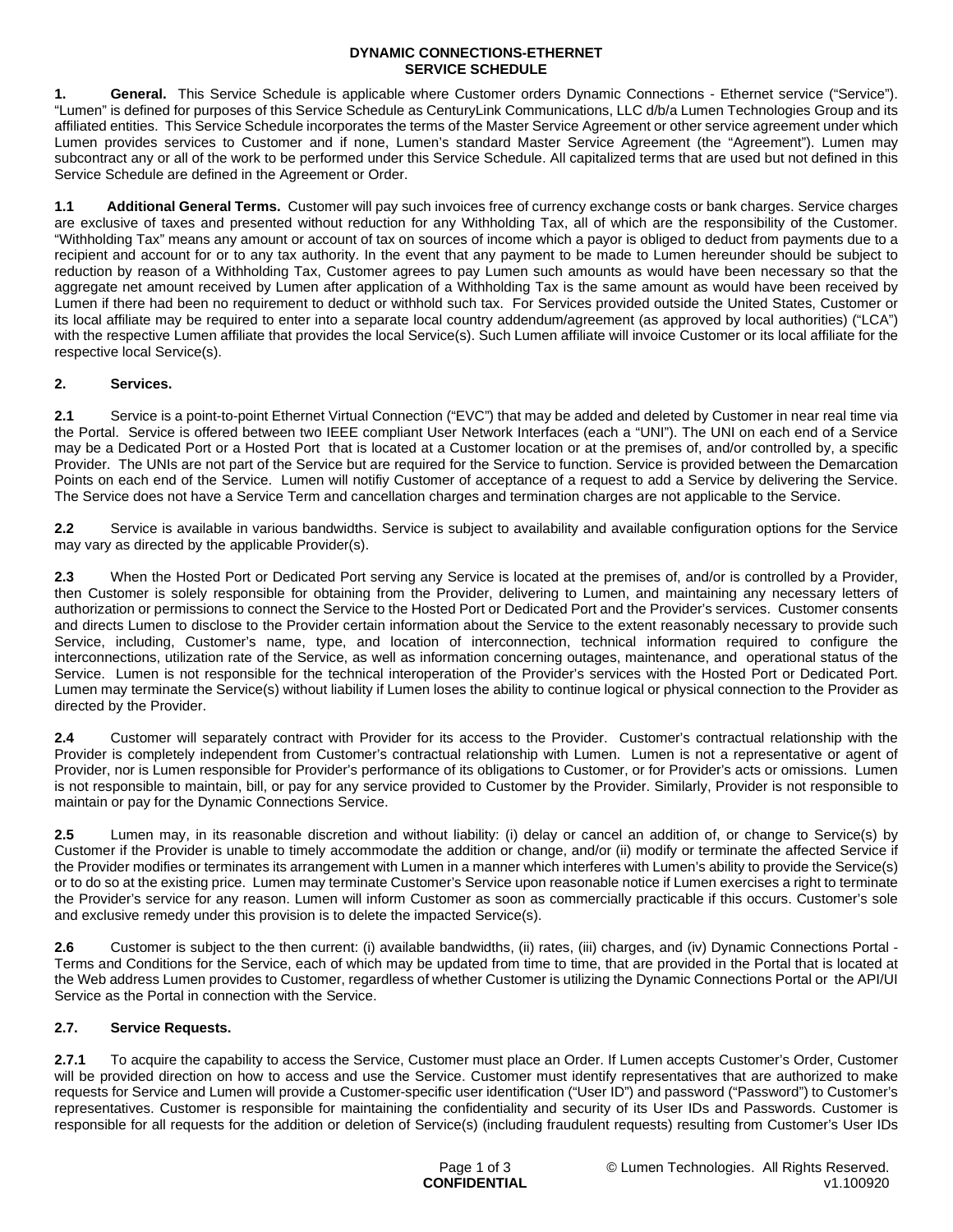### **DYNAMIC CONNECTIONS-ETHERNET SERVICE SCHEDULE**

and Passwords. Customer must notify Lumen to suspend any Password or User ID that has been compromised. Any information provided by Lumen though the Portal is deemed "Confidential" and Customer may not disclose such information to third parties.

**2.7.2** The Hosted Port or Dedicated Port that will be located on each end of a Service must be pre-qualified by Lumen before the associated Service can be added by Customer. Customer determines the bandwidth and duration of its Service(s) by adding and deleting Service(s) in the Portal in near real time. Customer is responsible for all charges resulting from Customer's addition of Service(s) until such time as (a) Customer deletes the respective Service(s); or (b) Lumen deletes respective Service(s) in response to notification from Customer's cloud Provider that Customer's end point with the cloud Provider associated with the Service is permanently inoperable and cannot be repaired. Customer agrees that Lumen has the right to delete a Service where the end point with the cloud Provider is in a permanently inoperable state as described in the preceding subsection (b), but Lumen is under no obligation to do so. If Customer decides to terminate the overall Dynamic Connections Service capabilities including Customer's ability to add and delete Services in the future ("Service Termination"), then Customer must delete all existing Services (individual Dynamic Connections Services) that are in place before requesting Service Termination.

**2.8 Service Levels.** This Service is subject to the Lumen Service Level Agreement available at [www.lumen.com/service-guides](http://www.lumen.com/service-guides) and is subject to change. If Lumen changes the Lumen Service Level Agreement and the change is material and detrimental, Customer may request and receive the last version of the Service Level Agreement in effect before the change.

# **3. Customer Responsibilities.**

**3.1 Charges and Commencement of Billing**. Customer will be billed and will pay the applicable NRC and MRC for Service. A Service is provided at a monthly rate or at an hourly rate. Hourly charges will be rounded up to the next hour, billed in arrears, and appear on the invoice as an NRC. For Services added at a monthly rate the first bill cycle will be billed as an NRC in arrears and subsequent bill cycles will be billed as MRC in advance with pro-ration occurring at both the beginning and end of the connection rounded up to the nearest full day. Billing for any Service will commence when the Service connection is activated.

# **3.2. Data and Information.**

**3.2.1 Notification to Authorized Users.** Customer acknowledges that, by virtue of providing the Service, Lumen, may need to process personal data of Customer's employees and users of the Service. Customer is the data controller of such personal data, and Lumen is the data processor. Customer is solely responsible for ensuring the lawful basis of such processing, and for notifying any employee or individual that it permits to use the Service on Customer's behalf (an "Authorized User") that it has provided such Authorized User's personal data to Lumen for the purposes of allowing Lumen to provide the Service and that the Authorized User's use of the Service may be monitored, screened and/or logged by Customer or Lumen on Customer's behalf.

**3.2.2 Indemnification.** Customer will indemnify Lumen and its affiliates (and/or agents, respectively) against any claims of third parties arising out of Customer not acting in accordance with Section 3.2 and for any violations of applicable laws in connection with its use of the Service.

**3.2.3** If Customer and Lumen have entered into a data processing agreement where Lumen processes personal data on behalf of Customer, the Service will be included within the scope of that data protection agreement and, if required, the parties will amend such data processing agreement necessary to comply with applicable law. If Customer and Lumen have not entered into a data processing agreement applicable to the Services, the following terms will apply:

**(a) Cross-Border Transfers.** Customer acknowledges and consents to Lumen's and its affiliates' or subcontractors' use and transfer to the United States, or other countries, data or information (including business contact information such as names, phone numbers, addresses, and/or email addresses) of Customer for the sole purpose of: (i) providing and managing the Service; (ii) fulfilling its obligations under the Agreement; and (iii) complying with applicable laws. Customer represents and warrants that it will ensure that all information provided to Lumen is accurate at all times and will provide any required notifications to Authorized Users about the potential transfer of information to the United States and other countries. To the extent legally required, Customer and Lumen will enter into separate written agreements required to facilitate necessary cross-border transfers. Customer will be responsible for notifying Lumen whether such written agreements are required.

**(b) Personal Data Processing.** Customer acknowledges that, by virtue of providing the Service, Lumen, its affiliates, vendors and/or agents may come into possession of, by way of example and not limitation, usage, billing, or other data containing personal and/or private information of Customer, its employees and Authorized Users. Customer is the "data controller" and Lumen will be acting as a "data processor" (such terms defined under applicable law). Customer acknowledges that any processing of such information by Lumen, its affiliates, vendors or contractors occurs exclusively at the direction and discretion of Customer, such direction and discretion exercised by acceptance of these terms. Customer further acknowledges and agrees that such possession is ancillary and not a primary purpose of the Service. Customer further represents and warrants that it has obtained and will obtain all legally required consents and permissions from relevant parties (including Authorized Users) for the use, processing and transfer of the information described in this Service Schedule. To the extent legally required, Customer and Lumen will enter into separate written agreements required to comply with laws governing the relationship between a data controller and data processor with respect to the processing of personal data. Customer will be responsible for notifying Lumen whether such written agreements are required.

**4. Definitions.** The following terms are defined for the purposes of this Service Schedule: